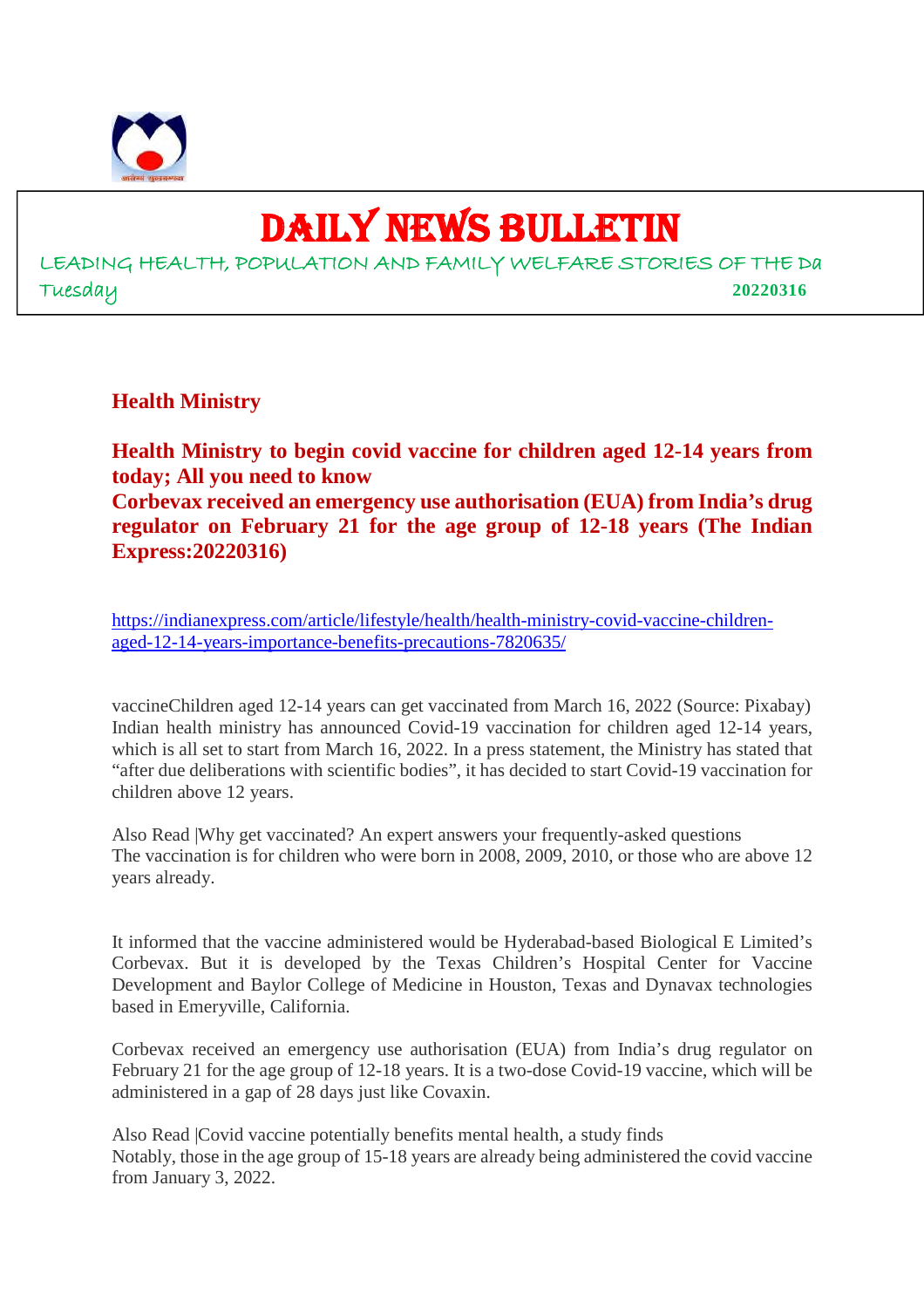Union Health and Family Welfare Minister, Mansukh Mandaviya also urged children's guardians to get them vaccinated.

Here's how you can register.

\*In the same CoWIN app or Aarogya Setu, the child can be registered for vaccination using one of the parent's mobile phone.

\*An OTP will be generated which is needed for verification.

\*Once the child's identity proof is updated under the new category using the Aadhaar card or 10th ID card, the parent can book the child's vaccination slot at a preferred time at a nearby vaccine centre.

Why is it necessary?

While it helps prevent the child from getting infected and spreading coronavirus, according to UNICEF, if your child gets infected, a Covid-19 vaccine could prevent them from becoming severely ill in subsequent exposure to Covid-19 infection.

Addressing the myth that it is safer for a child to build immunity by getting infected with Covid-19 than to build immunity by getting the vaccine, Praveen Sikri, CEO of Ikris Pharma Network told indianexpress.com, "Children's risks are similar to adults. When children get COVID-19, they may be sick for several days and they may also be at risk for prolonged post-COVID-19 conditions. Getting a COVID-19 vaccination can protect a child from getting COVID-19. If a child does contract COVID-19, it can also protect them from developing severe disease, hospitalizations, or long-term complications. Immunization of children will boost herd immunity and aid in the prevention of future coronavirus waves. We strongly advise all parents to get their children aged 12 to 14 years old vaccinated as soon as possible."

corbevax Children in the age group of 12-14 will be vaccinated from March 16 (Source: Express Photo by Nirmal Harindran)

Are there any children who should not get the Covid-19 vaccine?

UNICEF informs in its FAQ guidelines that the vaccine shouldn't be given to a child with a known history of allergic reaction to any vaccine's ingredients. For children with comorbidities and any other current illness, consultation with their doctor to get correct guidance is essential.

Do children also experience mild side-effects post-vaccination like adults?

UNICEF notes that some children might have mild pain and swelling where they got the injection and could feel more tired than usual. Headache, body ache, and fever and chills are also possible. However, these side effects usually clear up within a day or two.

Precautions pre and post-vaccination according to UNICEF

\*Avoid getting vaccinated on an empty stomach.

\*Wait for 30 minutes at the vaccination site after being vaccinated.

Also Read |A nutritionist shares full-day meal chart for when you take your Covid vaccine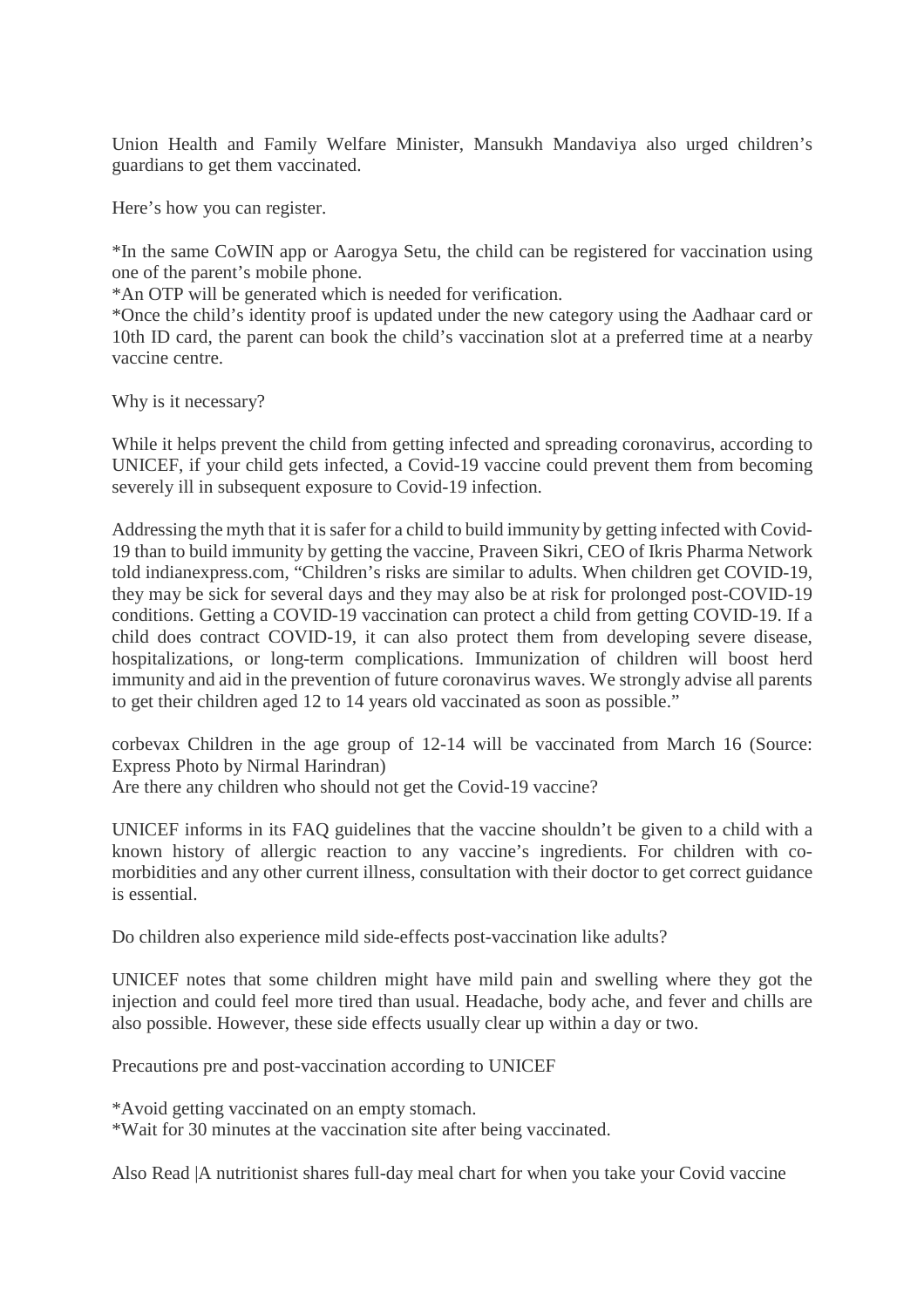\*If there is any concern during this period, consult the staff at the centre.

\*Even during and after vaccination, one must follow the Covid-19 appropriate behaviour like hand sanitisation, wearing a face mask, and maintaining physical distancing.

with

## **Mental health outcomes**

**Severe Covid-19 linked with long-term mental health outcomes: Lancet study**

**The researchers noted that quicker recovery of physical COVID-19 symptoms may explain in part why mental health symptoms decline at a similar rate for those with a mild infection (The Indian Express:20220316)**

https://indianexpress.com/article/lifestyle/health/severe-covid-19-linked-long-term-mentalhealth-outcomes-lancet-study-7821068/

Serious COVID-19 illness is associated with an increased risk of long-term adverse mental health outcomes, according to a study published in The Lancet Public Health journal.

The researchers found that hospitalised patients with a SARS-CoV-2 infection were more likely to experience depressive symptoms up to 16 months after diagnosis compared to those never infected.

Patients who were bedridden for seven days or more had higher rates of depression and anxiety, compared to those diagnosed with COVID-19 but never bedridden, they said.

The study found that symptoms of depression and anxiety mostly subsided within two months for non-hospitalised patients with COVID-19.

However, patients who were bedridden for seven days or more remained at increased risk of depression and anxiety over the 16-month study period.

ALSO READ |How to look after your mental health if you're at home with Covid-19 The researchers looked at symptom-prevalence of depression, anxiety, COVID-19 related distress, and poor sleep quality among people with and without a diagnosis of COVID-19 from 0-16 months. The analysis drew upon data from seven groups across Denmark, Estonia, Iceland, Norway, Sweden, and the UK.

Of the 247,249 people included, 9,979 (4 per cent) were diagnosed with COVID-19 between February 2020 and August 2021.

Overall, participants diagnosed with COVID-19 had a higher prevalence of depression and poorer sleep quality compared to individuals who were never diagnosed.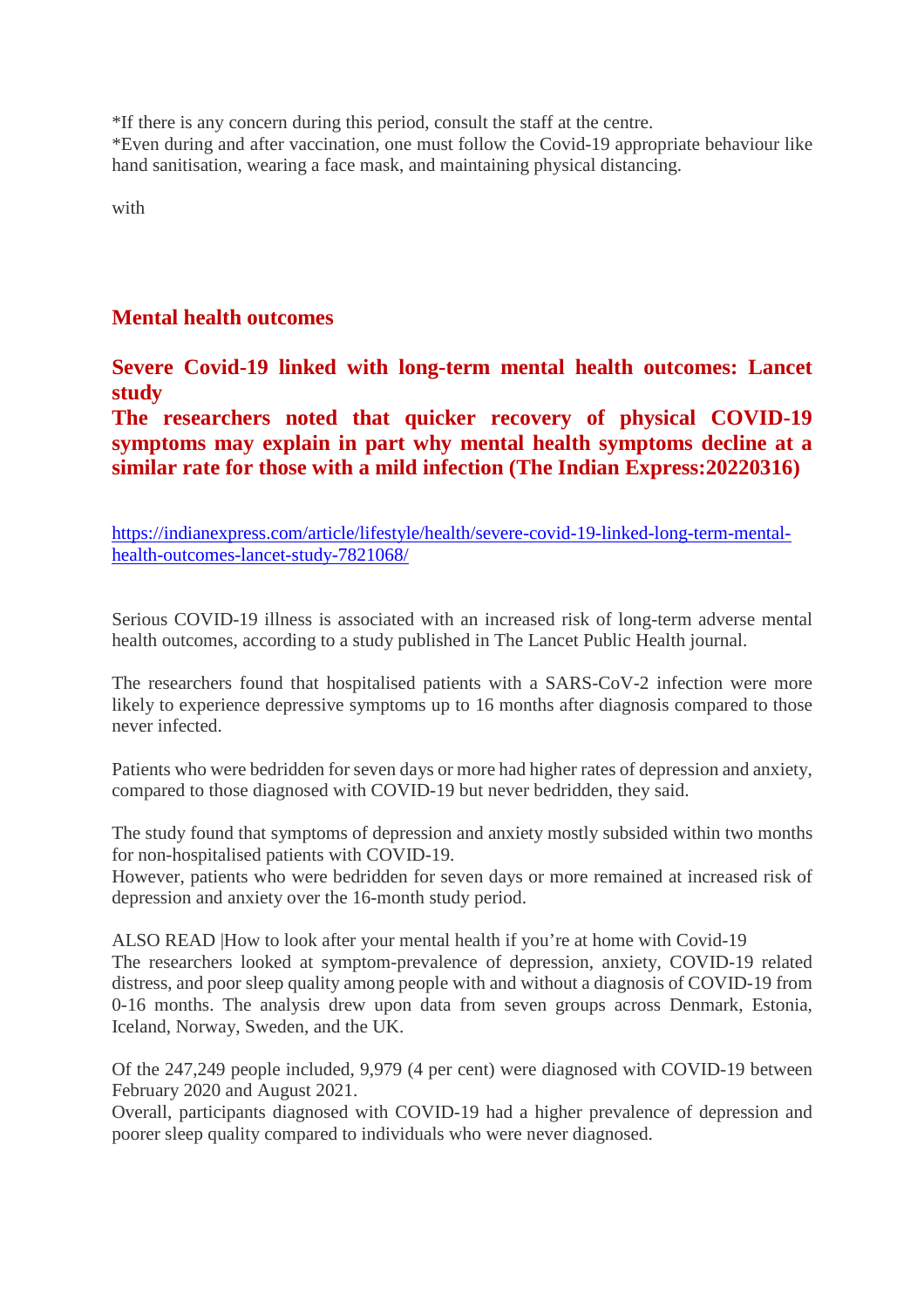"Our research is among the first to explore mental health symptoms after a serious COVID-19 illness in the general population up to 16 months after diagnosis," said study author Unnur Anna Valdimarsdottir, a professor at the University of Iceland.

"It suggests that mental health effects are not equal for all COVID-19 patients and that time spent bedridden is a key factor in determining the severity of the impacts on mental health," Valdimarsdottir said.

ALSO READ |Mental health: How to deal with stress in a post-Covid world The researchers noted that quicker recovery of physical COVID-19 symptoms may explain in part why mental health symptoms decline at a similar rate for those with a mild infection.

However, patients with severe COVID-19 often experience inflammation which has previously been linked to chronic mental health effects, particularly depression, they said.

"The higher occurrence of depression and anxiety among patients with COVID-19 who spent seven days or longer bedridden could be due to a combination of worrying about long-term health effects as well as the persistence of physical long COVID symptoms well beyond the illness," said study co-author Ingibjorg Magnusdottir, from the University of Iceland.

"Equally, inflammatory responses among patients with a severe diagnosis may contribute to more persistent mental health symptoms," Magnusdottir said.

In contrast, the researchers said, the fact that individuals with a mild COVID-19 infection can return to normal lives sooner and only experience a benign infection likely contributes to the lower risk of negative mental health effects observed.

ALSO READ |Mental health in India: A perspective The authors acknowledged several limitations in the study.

First, individuals diagnosed with COVID-19 were slightly more likely to have past diagnoses of psychiatric disorders than individuals without disease diagnosis, the researchers said.

However, the absolute differences in the history of psychiatric disorders never exceeded 4 per cent in any of the groups and did not impact the interpretation of the findings, they said.

Second, the study reflects self-reported data of COVID-19 diagnosis and mental health effects  $-$  the coexistence of two or more conditions  $-$  that are interrelated to some extent, the researchers said.

Third, most of the comparison group responded between April and June 2020, and responses from COVID-19 patients were accumulated between April 2020 and August 2021, they said.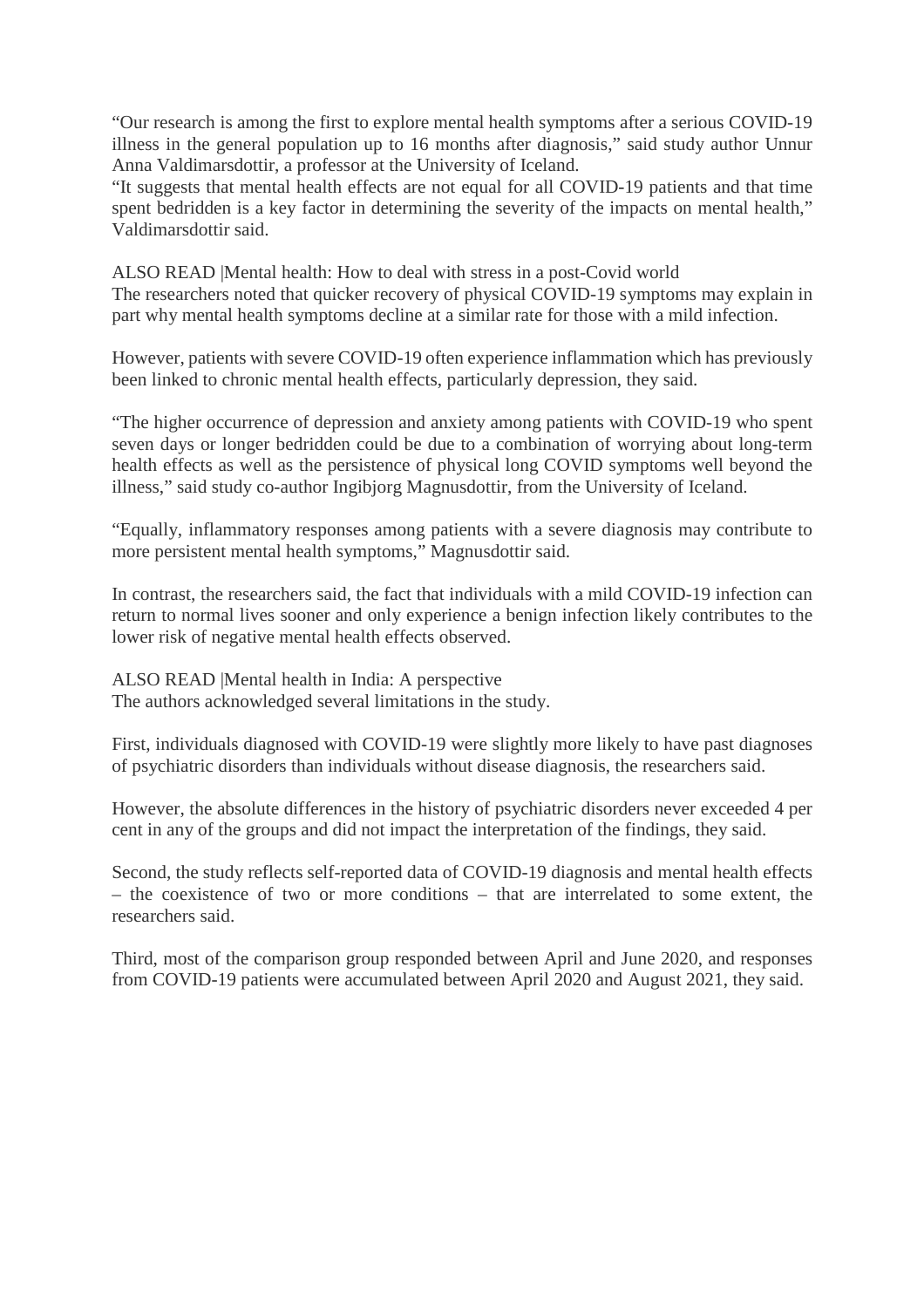#### **WHO**

#### **When a disease becomes 'endemic', it may still cause suffering and death: WHO**

**Speaking to reporters, Dr Mike Ryan, executive director of the World Health Organization's Health Emergencies Programme, said "I think we need to be careful here in terms of the word 'endemic'." (The Indian Express:20220316)**

https://indianexpress.com/article/lifestyle/life-style/endemic-disease-meaning-covid-deathwho-7817931/

endemicRead on to know about what the word 'endemic' means. (Source: Representative Image/Pexels)

Throwing light on what the term entails, the World Health Organization (WHO) recently clarified that when a disease becomes "endemic," it may still cause suffering and death, referring to the dreaded coronavirus.

ALSO READ |Vegetarian diet could reduce cancer risk by 14 per cent, according to a new study

Speaking to reporters, Dr Mike Ryan, executive director of the World Health Organization's Health Emergencies Programme, said "I think we need to be careful here in terms of the word 'endemic'."

He clarified and said,"Yes, endemic means, in a sense, that the virus is present and transmitting at lower levels, usually with some form of seasonal transmission or increases that are seasonal or outbreaks on top of an endemic situation."

The public health specialist explained that while the lower levels of transmission are "very classic for many infectious diseases", "endemic HIV, endemic tuberculosis and endemic malaria kill millions of people on this planet every year."

Emphasising on the fact, the expert issued a reminder again, "Please don't equate endemic with equals good."

"Endemic diseases require strong control programmes to reduce infections, to reduce suffering, to reduce death. Just changing from pandemic to endemic is just changing the label. That doesn't change the challenge that we face", the expert noted.

ALSO READ |Know the many healing properties of cardamom and how you can add it to your diet

Issuing notes for the future, in terms of how the Covid-19 virus transmission needs to be controlled, Dr Ryan said, "We need sustained control on this virus and we need sustained protection of our most vulnerable," referring to marginalised communities across the world.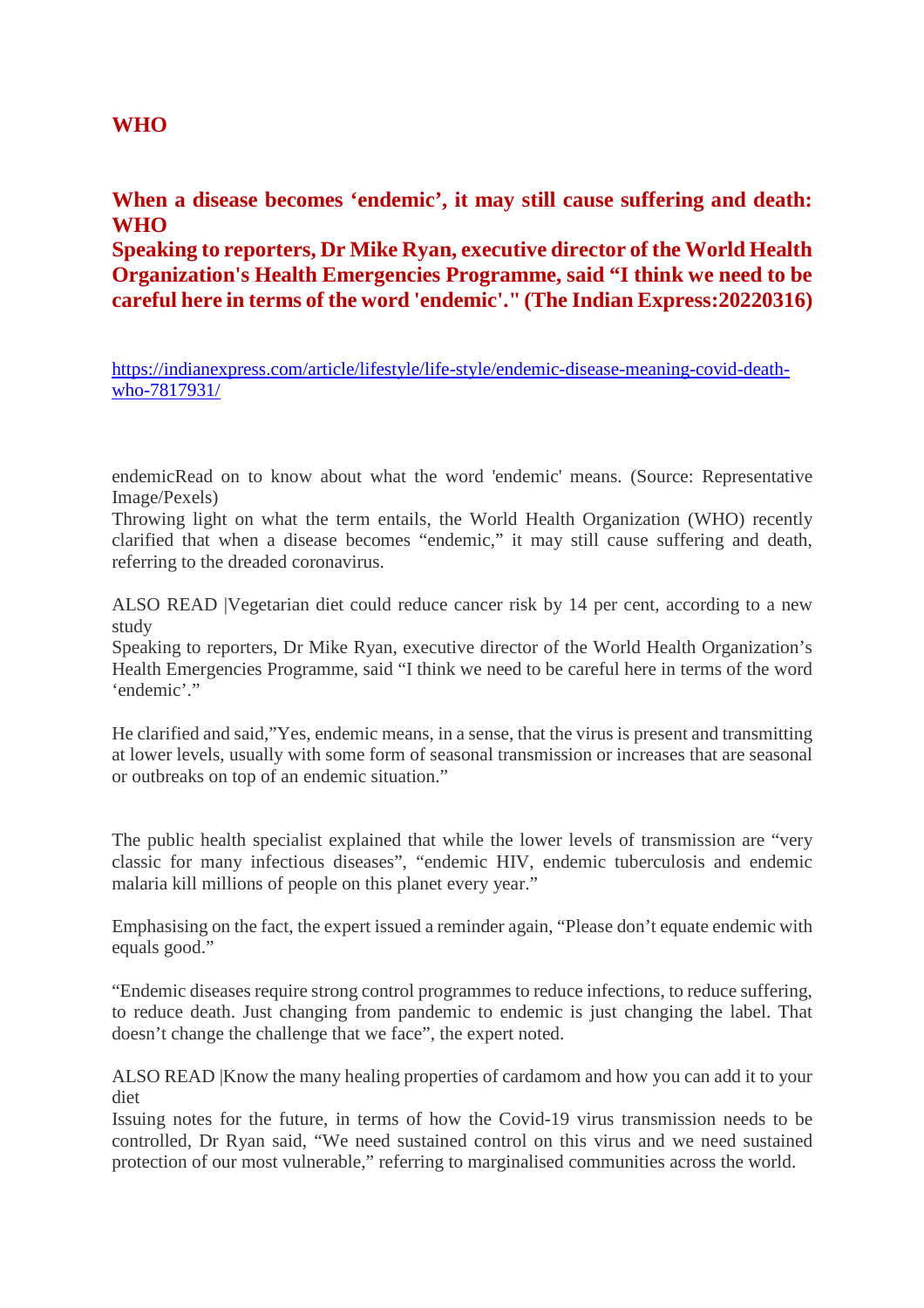He went on to continue, "We need strong health systems to deal with those infections we can't prevent, and we need to be able to continue to do that with the levels of infection we experience."

## **Spinal deformity since birth**

#### **Himeshwar's spine had a preoperative degree of 128, which was corrected to 61-degree post-surgery (The Tribune:20220316)**

https://www.tribuneindia.com/news/health/delhi-doctors-treat-young-boy-with-spinaldeformity-since-birth-378080

Doctors here have successfully treated a 16-year-old boy suffering from spinal deformity, helping him stand straight on his feet for the first time in his life.

The boy, Himeshwar from Gurdaspur in Punjab, suffered from Kyphoscoliosis since birth. Due to his condition, he also developed breathing difficulty in the last three years as his chest could not expand. The patient had to carry an oxygen cylinder wherever he went due to his poor lung condition.

"Himeshwar's condition was so bad that while standing, his trunk tilted to one side, and he couldn't walk in an erect posture. His SpO2 (oxygen saturation) at rest was 48 per cent only and he was on continuous oxygen support for the last three years," Ankur Nanda, senior consultant spine surgeon at the Indian Spinal Injuries Centre (ISIC), New Delhi, said in a statement.

SpO2 is known as oxygen saturation or the percentage of oxygen in blood.

Nanda said that the boy needed correction of spine deformity to return to normal life. Such spine surgeries are extremely challenging with high chances of developing weakness of legs due to nerve stretching.

"Another challenge in this case was that if he was subjected to a major surgery, then due to his poor lung condition, he may never be able to come out of the ventilator after the procedure," he added.

Himeshwar's spine had a preoperative degree of 128, which was corrected to 61-degree postsurgery. After the surgical procedure, the boy could walk normally and no longer needed oxygen support, Nanda said.

"The boy got a new lease of life as he was able to walk normally the day after surgery. The patient has been doing well in the follow-up and is now active like other children of his age. He is now totally off oxygen support and leading a normal life. He is also able to attend school and prepare for his Class X board exams," said Nanda.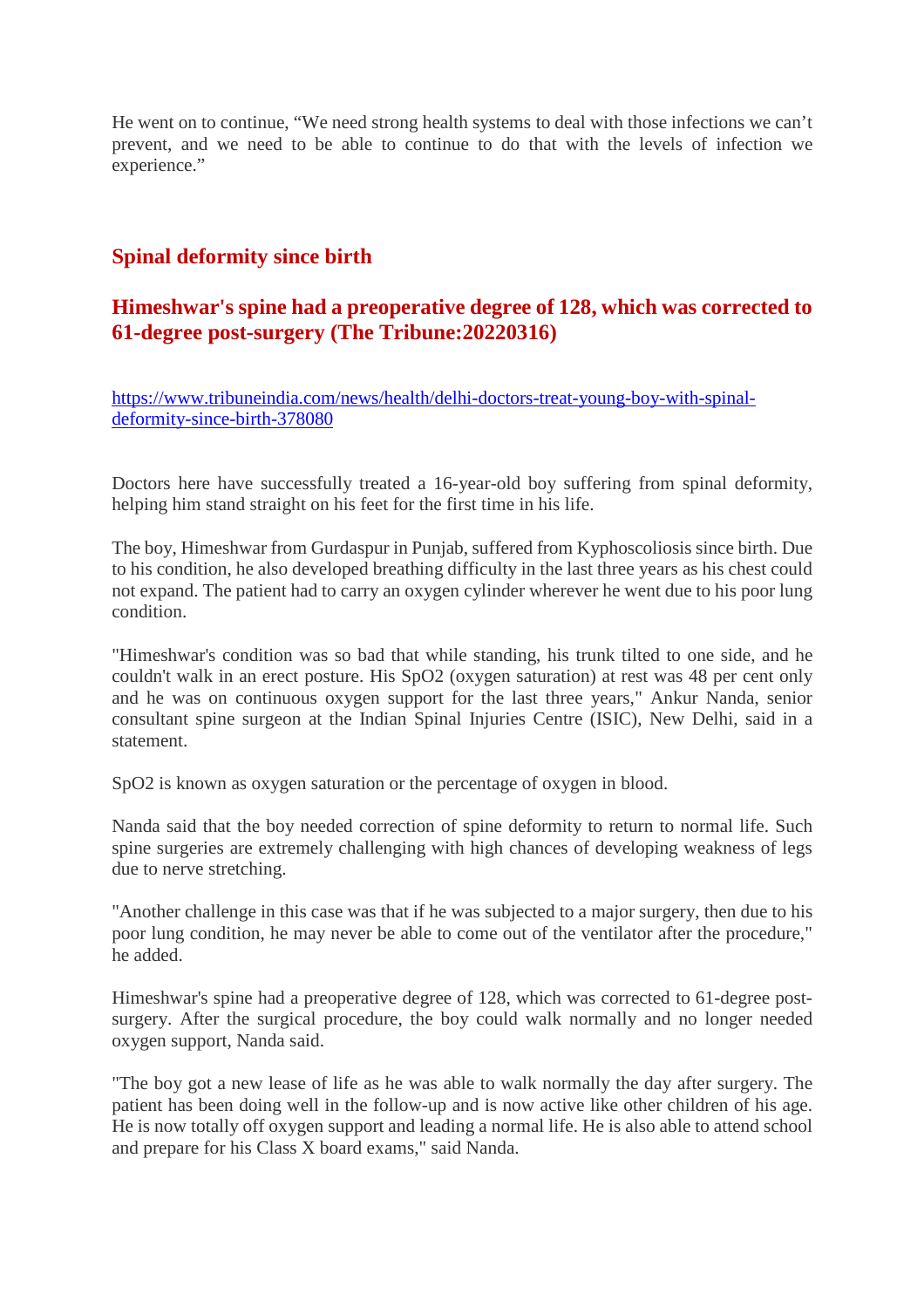#### **Paediatric orthopaedic cases**

**50% rise in paediatric orthopaedic cases, wrong postures during online classes to blame: Doctors**

**'Even teachers should ensure that during online classes they dedicate five minutes for some fun stretching activities(The Tribune:20220316)**

https://www.tribuneindia.com/news/health/50-rise-in-paediatric-orthopaedic-cases-wrongpostures-during-online-classes-to-blame-doctors-378057

50% rise in paediatric orthopaedic cases, wrong postures during online classes to blame: **Doctors** 

Photo for representation. — iStock

A 50 per cent rise in paediatric orthopaedic cases with complaints of excruciating pain in the neck and back have been noted in hospital OPDs with doctors attributing it primarily to wrong postures during online classes.

The rise in multiple skeletal issues among children can be attributed to incorrect posture. This, in turn, can be blamed on increased screen exposure following school closure due to Covid which made the children physically and mentally unwell, experts said.

Dr Shubhang Aggarwal, Orthopaedic and Robotic Joint Replacement Surgeon and Director at NHS Hospital in Jalandhar said, "Wrong sitting postures coupled with almost no physical activity are to be blamed."

"Paediatric orthopaedic cases increased by 50 per cent. Most of them are overweight, have stamina and suffer from anxiety and attention deficit disorder," Dr Aggarwal said.

According to Dr Surbhit Rastogi, Paediatric Orthopaedic Consultant, Indian Spinal Injuries Centre, Vasant Kunj, a lot of children have been experiencing cervical neck and back stiffness observed mainly among the working adult population.

This is mainly attributed to children being confined to their homes and not getting exposed to sunlight, the doctor said.

"It's essential to observe some precautionary measures such as having calcium-rich diet, sunlight exposure, taking small breaks every half an hour, doing some stretching exercises, switching to ergonomic chairs with proper back support and adding some indoor and outdoor physical activities in the daily routine of kids," Dr Rastogi said.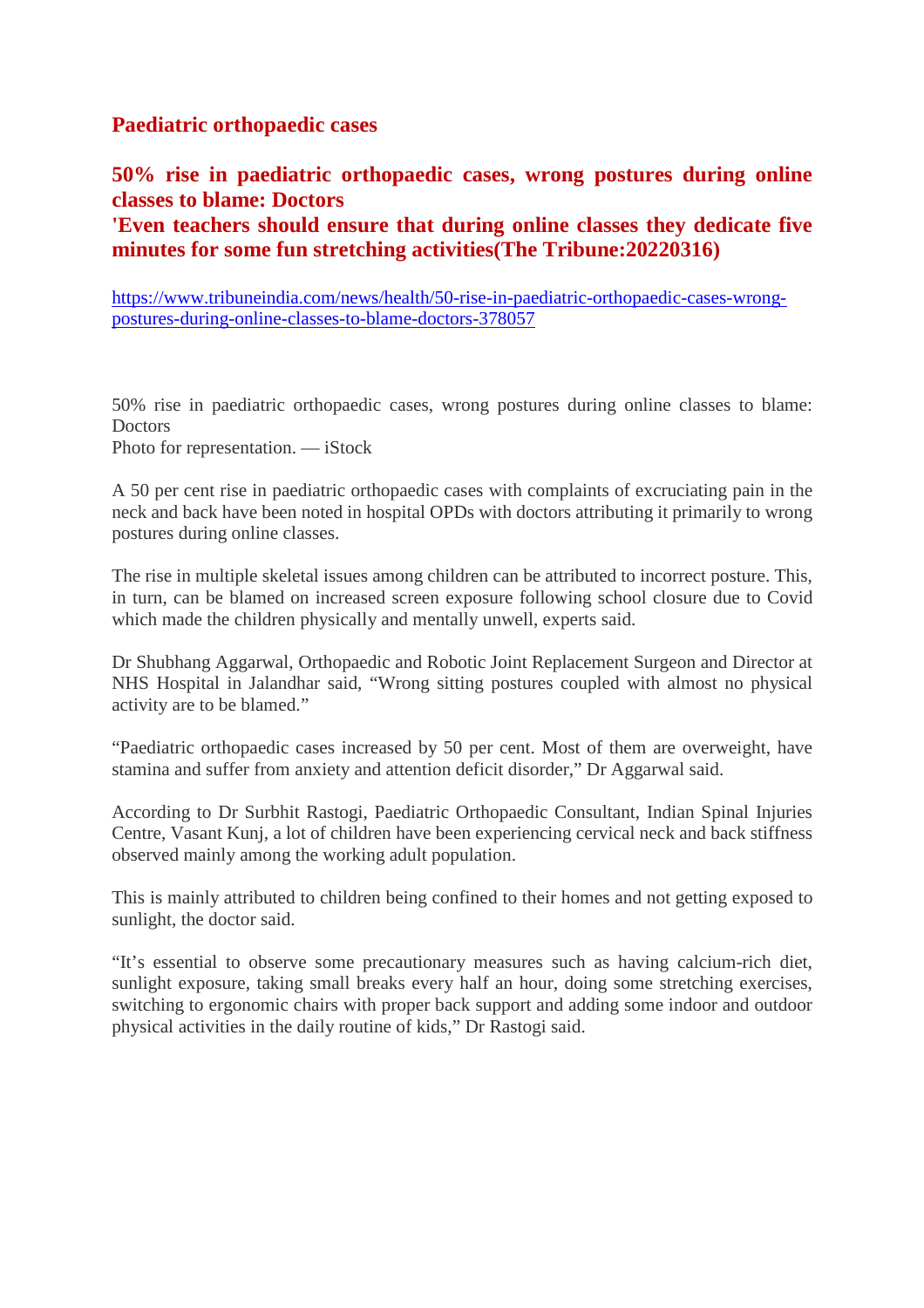# **Optimise nutrition**

## **Optimise nutrition as you age (The Tribune:20220316)**

#### https://www.tribuneindia.com/news/health/optimise-nutrition-as-you-age-377738

Let's pause to understand what healthy eating looks like for a woman. Literally. What should we be feeding our bodies so that we can enjoy good health throughout the changing stages of our lives? Whether you're a student attending online classes or a corporate honcho working from home these days; a homemaker who never gets a moment's rest or maybe you're none of the above but as a woman, you need to know what nutrition is right for you and more importantly, when.

Starting from the stage of a teenager, what you eat will define who you are in the years to come as nutrient needs are higher now than at any other time in your lifecycle.

"As teenage years are a time of rapid growth and development, eating a well-balanced diet is key, as healthy food is essential for proper hormonal balance. One must stay fit by consuming good fat from fish, avocado, nuts, olive oil etc. The onset of menstruation at this stage often causes low haemoglobin so load up on food rich in iron, protein and avoid junk food containing refined sugar, saturated and trans-fat," said Dr Ganesh Kadhe, Associate Director, Nutrition Medical and Scientific Affairs, Abbott.

She added, "If you're under 30, it's a good time to start increasing your calcium intake. In case the pandemic continues to play a spoilsport of how much sunshine vitamin you can absorb, add vitamin D into your diet to enable the absorption of calcium. If you're pregnant or breastfeeding then lean proteins, iron, and vitamin C (to absorb the iron) are all must-haves for you. In case you are planning a pregnancy, intake of supplements comprising of vitamin D, B12, iron, calcium and folic acid are essential. A well-balanced diet for all women this age should include some meat and dairy, seafood, green leafy veggies, pulses and grains, dry fruits, and citrus-rich fruit."

Make the transition into menopause a smooth one by limiting foods high in salt, preservatives, and saturated fats. "Women in their 40s and 50s must say hello to more calcium and iron, food rich in antioxidants like berries, cocoa, green tea and more fibrous food like whole grains, veggies, and fruit. In addition to vitamins D and C, another one that cannot be ignored as we age is B12 which is responsible for neurological function and is usually deficient in vegetarians so consciously supplement your diet with vitamin b12 fortified food if you don't get it naturally. As the onset of metabolic disorders and vitamin deficiencies are seen often in this age group, following a low glycaemic, low-fat high protein diet topped with regular exercise is essential." says Dr Ganesh.

"Age may only be a number but if you want to stay fit and active even over 60 then the number of nutrients in your food needs to increase in proportion. As a woman in her senior years, your diet should already include all that is recommended above. So that means foods rich in calcium, iron, protein get a big yes and processed foods, saturated fats and excess salt get a big no. The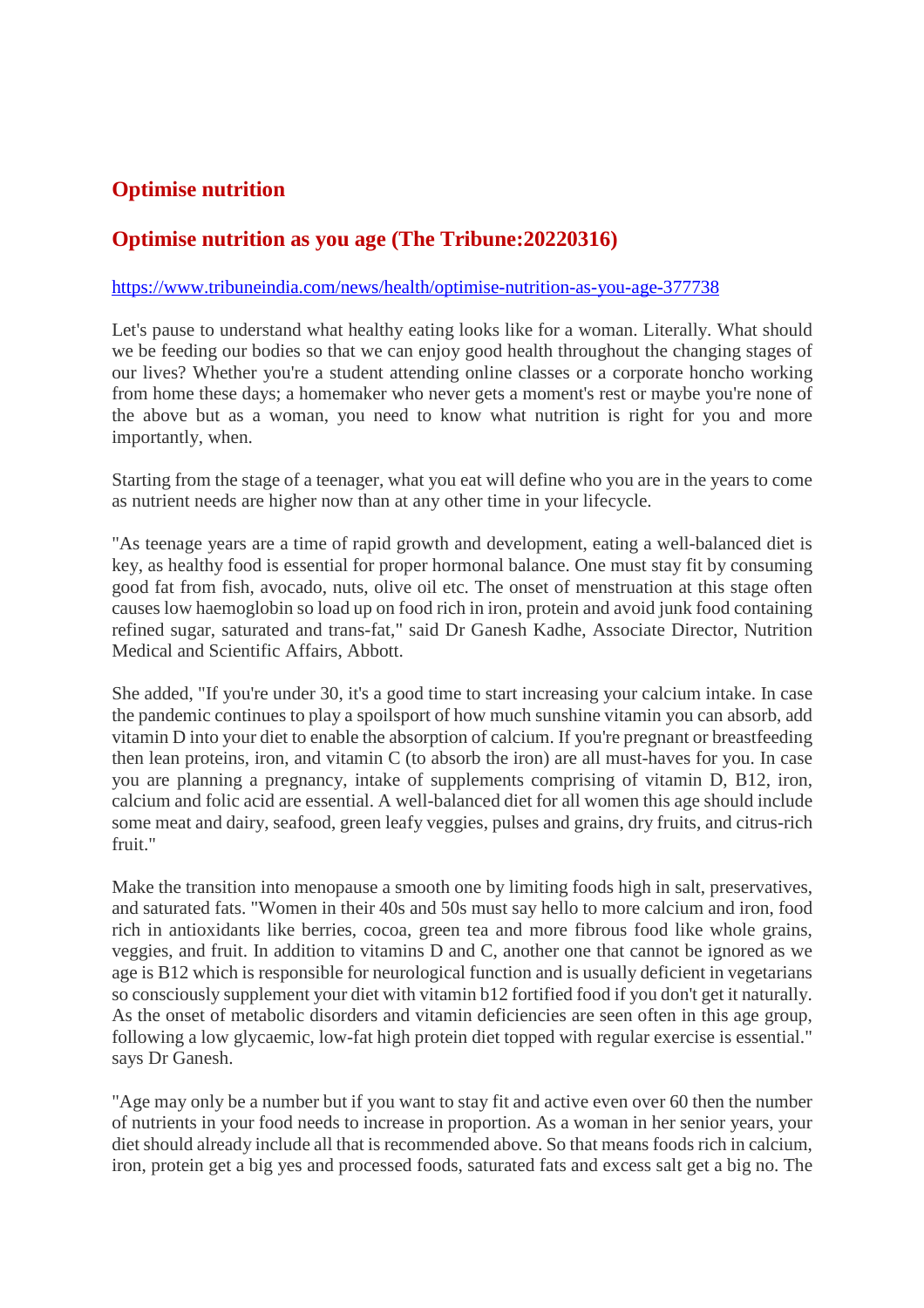other red flags at this age are spicy foods that can trigger acidity issues, too many sweets that can lead to sugar imbalance and eventually diabetes. One should be conscious that avoidance of dairy due to lactose intolerance is not a solution and they should rather consume dairy products rich in calcium and proteins."

No matter what age you are, drink plenty of water to keep your body well hydrated, add a nutritional drink to your diet for a healthy balance of nutrients, get enough sleep so that you feel fresh and rejuvenated; stay active with age-appropriate exercise and pay equal importance to your mental wellbeing. A lifestyle that combines all of this with a healthy, well-balanced diet will ensure that you relish womanhood at any stage in your life.

#### **Air pollution impact**

## **Mothers' exposure to air pollution impact baby's birth weight (The Tribune:20220316)**

https://www.tribuneindia.com/news/health/mothers-exposure-to-air-pollution-impact-babysbirth-weight-377724

Mothers' exposure to air pollution impact baby's birth weight Photo for representation only.

Pregnant women's exposure to air pollution has been identified as one possible factor for lowbirth-weight in babies, which can further lead to poor health outcomes, researchers have shown.

The study, published in the journal Environmental Research, also revealed that mothers who are underweight and come from lower socioeconomic background, were more exposed to the possibility of being affected by air pollution.

Further, the study found that the association with air pollution was stronger among female babies and first births - a fact that is thought to be due to a biological mechanism that is yet to be identified.

"It is now clear that governments need to set up the infrastructure to integrate environmental and health data at the personal level," said Professor Hagai Levine of the Hebrew University (HU)-Hadassah Braun School of Public Health.

The team looked at the link between air pollutant PM2.5 and the birth weight of 3,80,000 singleton babies born to mothers all over in Israel between 2004-2015.

Israel, a country with the highest fertility rate among countries under OECD (Organisation for Economic Co-operation and Development) and high levels of the air pollutant PM2.5, made it an ideal location to look for an association between low birth weight and poor air quality.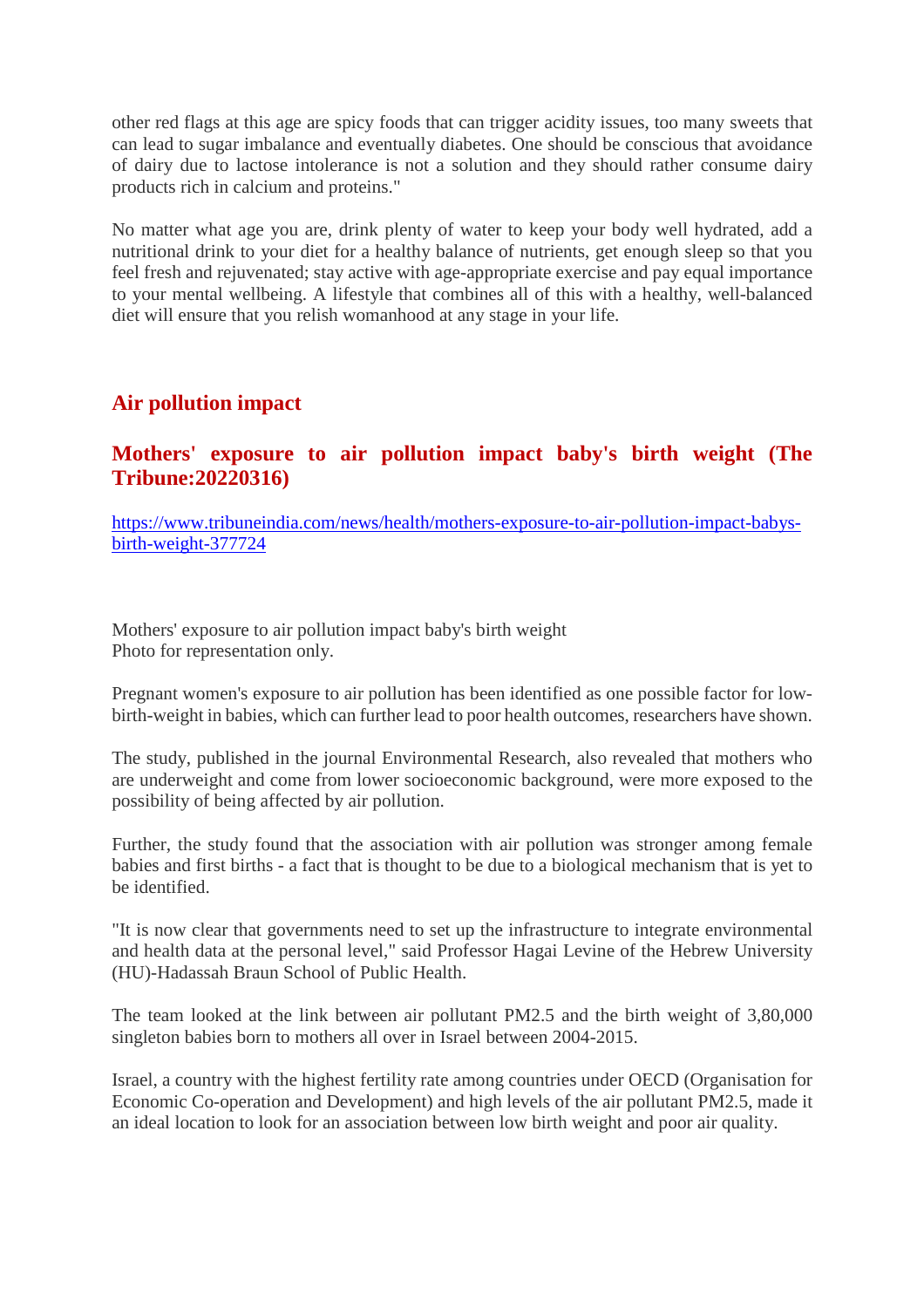The team used personal, anonymised data and detailed high-resolution pollutant data to produce more accurate statistical analysis.

The model included siblings, and it enabled the estimation of the variance in low birth weight to be accounted for by variances between different mothers, leading to more accurate estimates.

The data used by the research team included: personal anonymised data on the mothers, including the area where they lived and the weight of their babies at birth; and daily air pollutant concentration over each square kilometre of Israel, derived from satellite data.

The study clearly showed the association between the level of the air pollutant PM2.5 and low birth weight.

The association of air pollutants with low birth weight raises the question of whether the governments should take the impact on the developing baby into account and increase its efforts to reduce pollution.

## **Public health measures**

## **Should public health measures like masking continue beyond the pandemic? Data on viral infections show their benefits (The Tribune:20220316)**

https://www.tribuneindia.com/news/health/should-public-health-measures-like-maskingcontinue-beyond-the-pandemic-377470

Should public health measures like masking continue beyond the pandemic? Photo for representation only. File photo

Public health measures, such as masking and physical distancing that have been a high-profile part of the COVID-19 response for the past two years are now beginning to lift. However, surprisingly little attention has been paid to the remarkable effects of these measures on other respiratory illnesses caused by or exacerbated by viral infections.

These effects are a valuable research discovery from the pandemic. It's a discovery that suggests that selective, non-mandated use of public health measures like masking, physical distancing and hand-washing may have a continued role as we enter the endemic phase of COVID-19. Collectively, these measures are known as non-pharmacologic public health interventions (NPIs).

Following the onset of the pandemic in March 2020, many regions around the world reported a dramatic decrease in demand for acute healthcare services, including urgent care visits to emergency departments and inpatient hospital stays.

Early on, this was likely driven by stringent lockdown measures, patients avoiding healthcare settings due to fears of contracting COVID-19 or the perception that hospitals were overwhelmed and unable to accommodate non-emergency cases.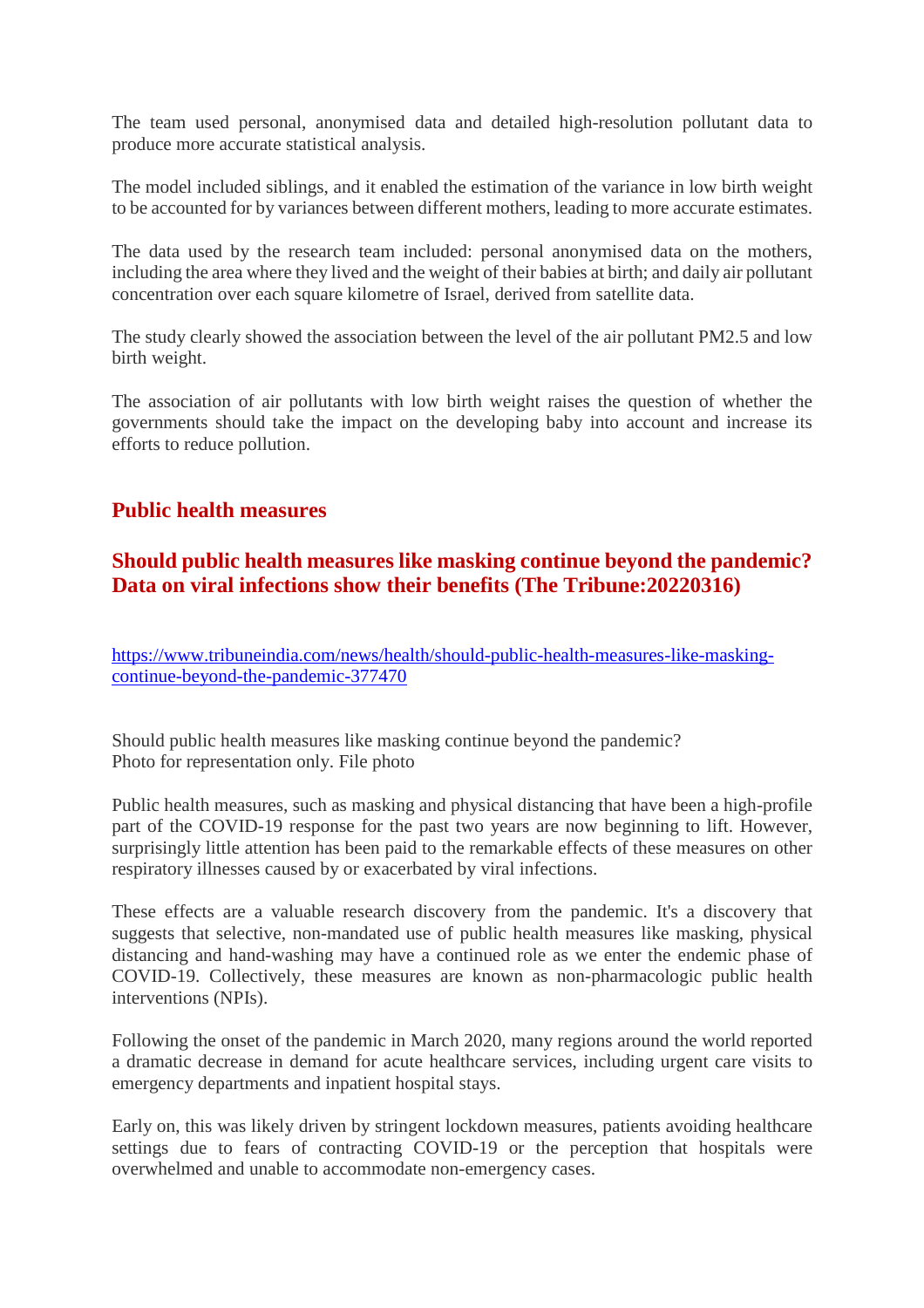However, as public health measures were relaxed over the following months, there was a rapid rebound in healthcare services for conditions such as heart disease and appendicitis. Meanwhile, the decrease persisted for respiratory illnesses attributed to non-COVID-19 viruses.

In Canada, the usual annual surge in influenza infections has not occurred during the two winters since the beginning of the pandemic.

Our research group — all front-line healthcare workers — analyzed nationwide admissions data that revealed that hospital admissions for major respiratory illnesses dropped sharply in the year following the start of the first lockdown.

Specifically, flare-ups of chronic obstructive pulmonary disease (COPD), a severe lung disease related to long-term smoking, and community-acquired non-COVID-19 pneumonia decreased by nearly 40 per cent across Canada following the implementation of NPIs like masking and social distancing.

These findings were supported by another study of 15,677 patients from nine countries. That study reported a 50 per cent reduction in hospital admissions for COPD following the onset of the pandemic.

This is not surprising as both COPD and non-COVID-19 pneumonia are often triggered by common cold viruses.

So, what's the big fuss about a few runny noses and colds? While a viral infection such as the common cold or influenza is unlikely to harm a healthy individual significantly, it can be debilitating and sometimes deadly for the elderly, immunocompromised or suffering from lung disease. In severe cases, it can result in acute care in the hospital or the ICU, and some patients do not survive.

In Canada, acute and chronic respiratory diseases are the third most significant cause of death, trailing behind only cancer and heart disease. This also means virally linked respiratory illnesses place a substantial burden on limited healthcare resources.

During the pandemic, there were several periods when our healthcare systems were functioning overcapacity. There was a fear that hospitals would need to triage resources and deny ICU care to critically ill patients.

Thankfully, this did not come to pass, and it seems that the likely reason was the significant additional capacity that became available due to hospitalizations avoided for other virally linked respiratory illnesses.

People have become weary of ongoing public health restrictions as the pandemic drags on. With vaccination rates in Canada among the highest globally and expected to reach even higher with the approval of vaccinations for pediatric populations, many are looking forward to a time when NPIs may no longer be needed.

However, before dispensing the measures entirely, it is essential to consider whether their demonstrated benefits warrant continued use. The fact that hospitalizations for non-COVID-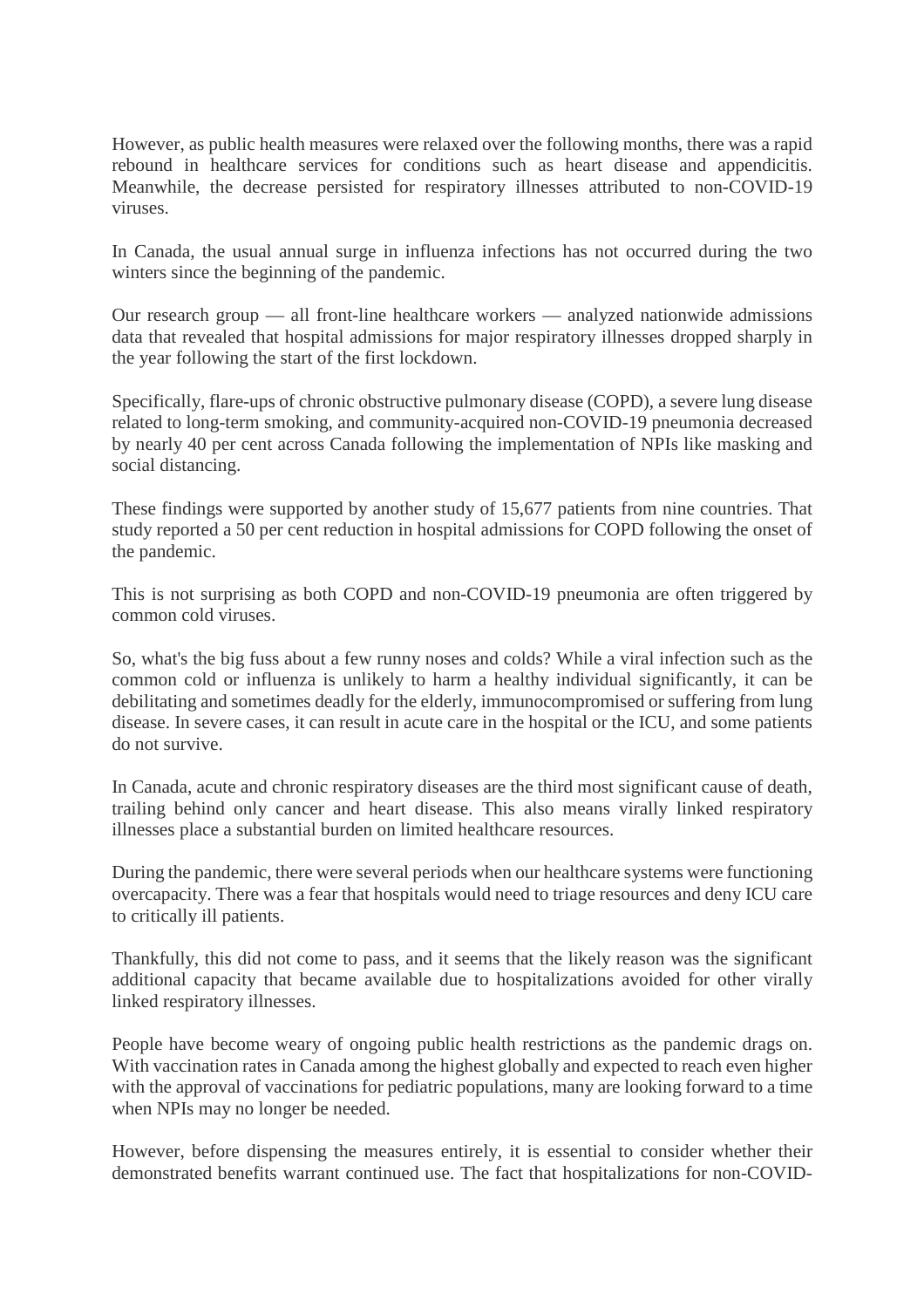19 respiratory illnesses have remained low, despite the relaxation of stringent lockdown measures, suggests that these benefits may be sustained using masking and practices such as frequent hand-washing.

Even before the pandemic, public masking was common in many Asian countries. With this now being the norm in Canada, continuing these practices may have significant merit and offer protection to the most vulnerable demographics of our society.

This will undoubtedly be challenging given opposition from a vocal minority and the lack of awareness among the general public about the benefits of continuing the use of NPIs. Currently, the most available evidence is mainly observational, as no randomized trials have yet evaluated the efficacy of NPIs for reducing non-COVID-19 viral respiratory illnesses at a population level.

Additionally, there is no consensus on which specific NPIs may be most effective in preventing disease spread. It's also unknown whether reductions in acute care use have translated into decreased mortality rates for particular conditions.

These limitations are currently being addressed in a large-scale Albertan study of over 500,000 patients. The preliminary results — which will be published in the 2022 American Thoracic Society International Conference proceedings — show that NPIs are an effective strategy for preventing both acute care visits and mortality related to respiratory illnesses.

However, in the interim, public policy-makers should consider this compelling evidence and weigh in on whether the continued use of masking and other NPI measures is warranted, especially for individuals at high risk for severe illness from viral respiratory infections and those close to them.

Recommendations, policies, or, if deemed necessary, mandates can be amended in the future as new evidence emerges. Until then, NPI use, even on an interim basis, may reduce the strain on our healthcare system and help protect the most vulnerable members of our society. The **Conversation** 

## **Hair health**

#### **Follow these yoga asanas, tips for hair health**

**"Inverted postures where crown of the is facing the floor boosts blood circulation towards the head and helps to strengthen your hair roots," said yoga practitioner and fitness influencer Juhi Kapoor (The Indian Express:20220316)**

https://indianexpress.com/article/lifestyle/health/yoga-asanas-easy-tips-hair-health-7819001/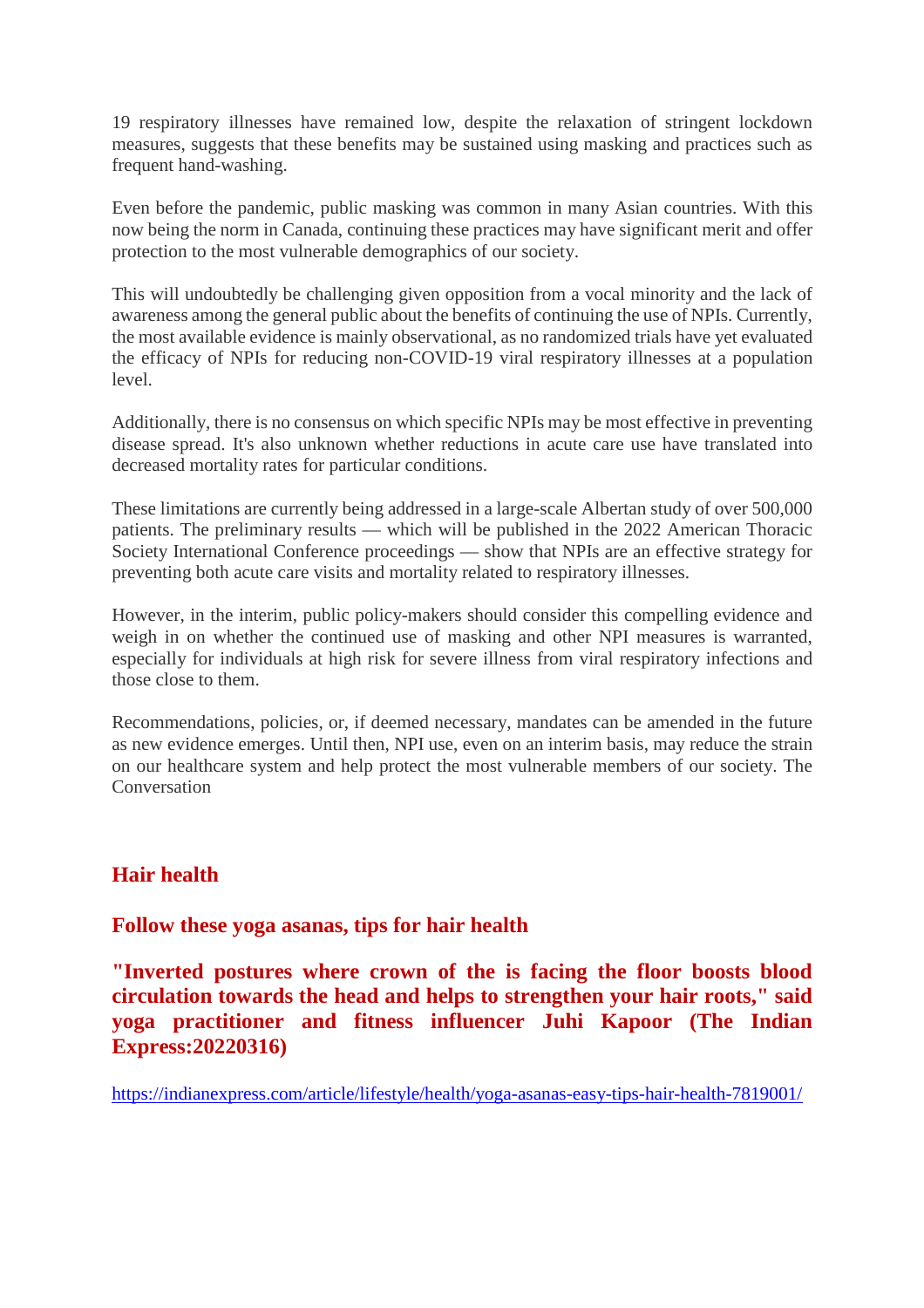wrinkles, wrinkles around the neck, skincare, home remedies, indian express, indian express newsTry out some effective yoga asanas to improve hair health (Source: Getty Images/Thinkstock)

Many of us struggle with good hair health owing to a multitude of factors. Experts suggest it is important to take some measures instead of stressing out. According to yoga practitioner and fitness influencer Juhi Kapoor, certain yoga asanas and some essential hair care tips can come handy when practised regularly.

#### **Yoga and physical Fitness**

**Exercise may help treat long Covid-induced diabetes, depression: Study According to the US Centers for Disease Control, Long COVID is "a constellation of other debilitating symptoms" including brain fog, muscle pain, and fatigue that can last for months after a person recovers from the initial infection (The Indian Express:20220316)**

https://indianexpress.com/article/lifestyle/health/exercise-help-treat-long-covid-diabetesdepression-study-7819066/

exercise, brain healthExercise a must to cope with Covid conditions (Source: Pixabay) Exercise may lower inflammation that can lead to diabetes and depression months after a person recovers from SARS-CoV-2, the virus that causes COVID-19, according to a study.

Researchers at Pennington Biomedical Research Center in the US noted that it is unclear how many people infected by the SARS-CoV-2 virus suffer from Long COVID, a constellation of other debilitating symptoms long after a person has recovered from the disease.

Also Read |'I had never felt worse': Long Covid sufferers are struggling with exercise However, estimates range from 15 per cent to 80 per cent of the people infected with the virus suffer from the condition, they said. "We know that Long COVID causes depression, and we know that it can increase blood glucose levels to the point where people develop diabetic ketoacidosis, a potentially life-threatening condition common among people with type 1 diabetes," said Candida Rebello, a research scientist at Pennington Biomedical Research Center. "Exercise can help. Exercise takes care of the inflammation that leads to elevated blood glucose and the development and progression of diabetes and clinical depression," Rebello said.

According to the US Centers for Disease Control, Long COVID is "a constellation of other debilitating symptoms" including brain fog, muscle pain, and fatigue that can last for months after a person recovers from the initial infection.

exercise Exercise helps to beat long covid, a study says (Representative) (Source: Pixabay) "For example, a person may not get very sick from COVID-19, but six months later, long after the cough or fever is gone, they develop diabetes," Rebello said.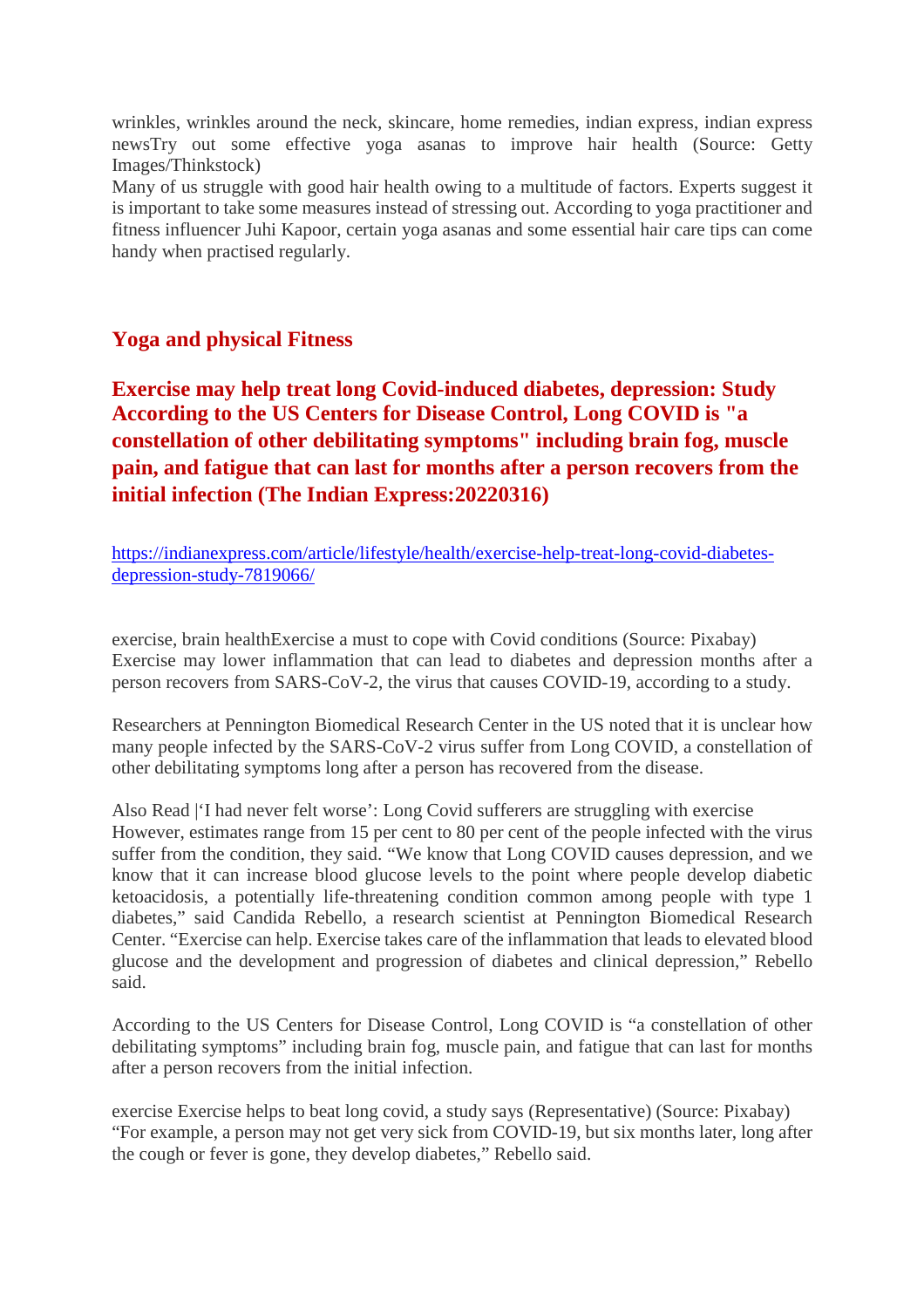The study, published in the journal Exercise and Sport Sciences Reviews, found that one solution is exercise.

Exercise can induce the release of circulating factors that mediate the anti-inflammatory response, support brain homeostasis, and increase insulin sensitivity, the researchers said.

Also Read |Khushbu Sundar's post-Covid fitness mantra: 'Go easy, but do it'

"You don't have to run a mile or even walk a mile at a brisk pace. Walking slowly is also exercising," Rebello said.

"Ideally, you would do a 30-minute session of exercise. But if you can only do 15 minutes at a time, try to do two 15-minute sessions," she added.

The researchers noted that even walking for 15 minutes once a day is enough to start with, adding people can gradually build up to the recommended level of exercise.

"We know that physical activity is a key component to a healthy life," said Pennington Biomedical Executive Director John Kirwan, a co-author of the research paper.

"This research shows that exercise can be used to break the chain reaction of inflammation that leads to high blood sugar levels, and then to the development or progression of type 2 diabetes," Kirwan added.

#### **Maternal Mortality Ratio MMR**

#### **Maternal Mortality Ratio of India declines by 10 points (The Hindu:20220316)**

https://www.thehindu.com/news/national/maternal-mortality-ratio-of-india-declines-by-10 points/article65224041.ece

The Maternal Mortality Ratio (MMR) of India has declined by 10 points as per a special bulletin released by the Registrar General of India. It has declined from 113 in 2016-18 to 103 in 2017-19 (8.8 % decline). The country had been witnessing a progressive reduction in the MMR from 130 in 2014-2016, 122 in 2015-17, 113 in 2016-18, and to 103 in 2017-19, said the release issued on Monday.

With this persistent decline, India was on the verge of achieving the National Health Policy (NHP) target of 100/lakh live births by 2020 and certainly on track to achieve the Sustainable Development Goal (SDG) target of 70/ lakh live births by 2030, it noted.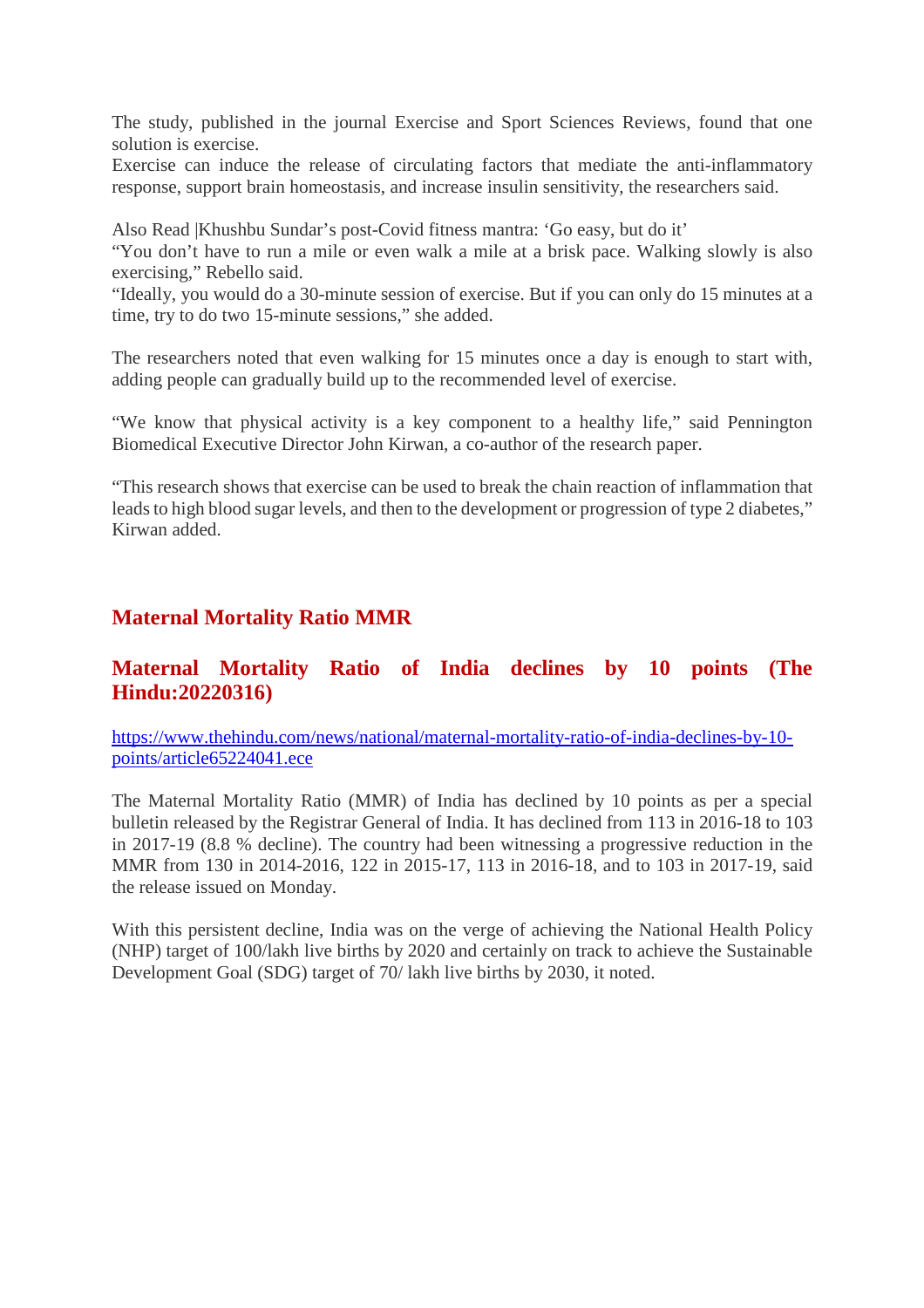## **COVID-19 vaccine for 12-14 years from March 16**

# **COVID-19 vaccine for 12-14 years from March 16(The Hindu:20220316)**

https://www.thehindu.com/news/national/covid-19-vaccine-for-12-14-years-from-march-16/article65223905.ece

Precaution dose has been extended for all over 60 years The Centre has decided to start COVID-19 vaccination for the 12-14 age groups (those born in 2008, 2009 and 2010. i.e those who are already above 12 years of age) from March 16.

In a release issued on Monday, the Union Health Ministry said the decision was taken after due deliberations with scientific bodies. The vaccine to be

#### **mix vaccines**

#### **Care should be taken not to mix vaccines, particularly for 12-14 years' age group: Health Ministry (The Hindu:20220316)**

https://www.thehindu.com/news/national/care-should-be-taken-not-to-mix-vaccinesparticularly-for-12-14-years-age-group-health-ministry/article65227163.ece

Govt yet to issue official statement on mixed-use dose of vaccine for any cohort There should be no mixing of vaccines, particularly for 12-14 years age group, and vaccinators and vaccination teams need to be trained to ensure this, the Union Health Ministry said on Tuesday, a day before the country begins integration of this cohort into the COVID-19 vaccination programme. The government is yet to issue an official statement on mixed-use dose of vaccine for any cohort.

Only those who had attained the age of 12 on the date of vaccination are to be vaccinated; if the beneficiary had registered but not attained the age of 12 on the date of vaccination, the vaccine is not to be given. Those born in 2008, 2009 and 2010, i.e., those who are already above 12 years are now eligible to get the vaccine from March 16, the Ministry stated.

Comments will be moderated by The Hindu editorial team. Comments that are abusive, personal, incendiary or irrelevant cannot be published.